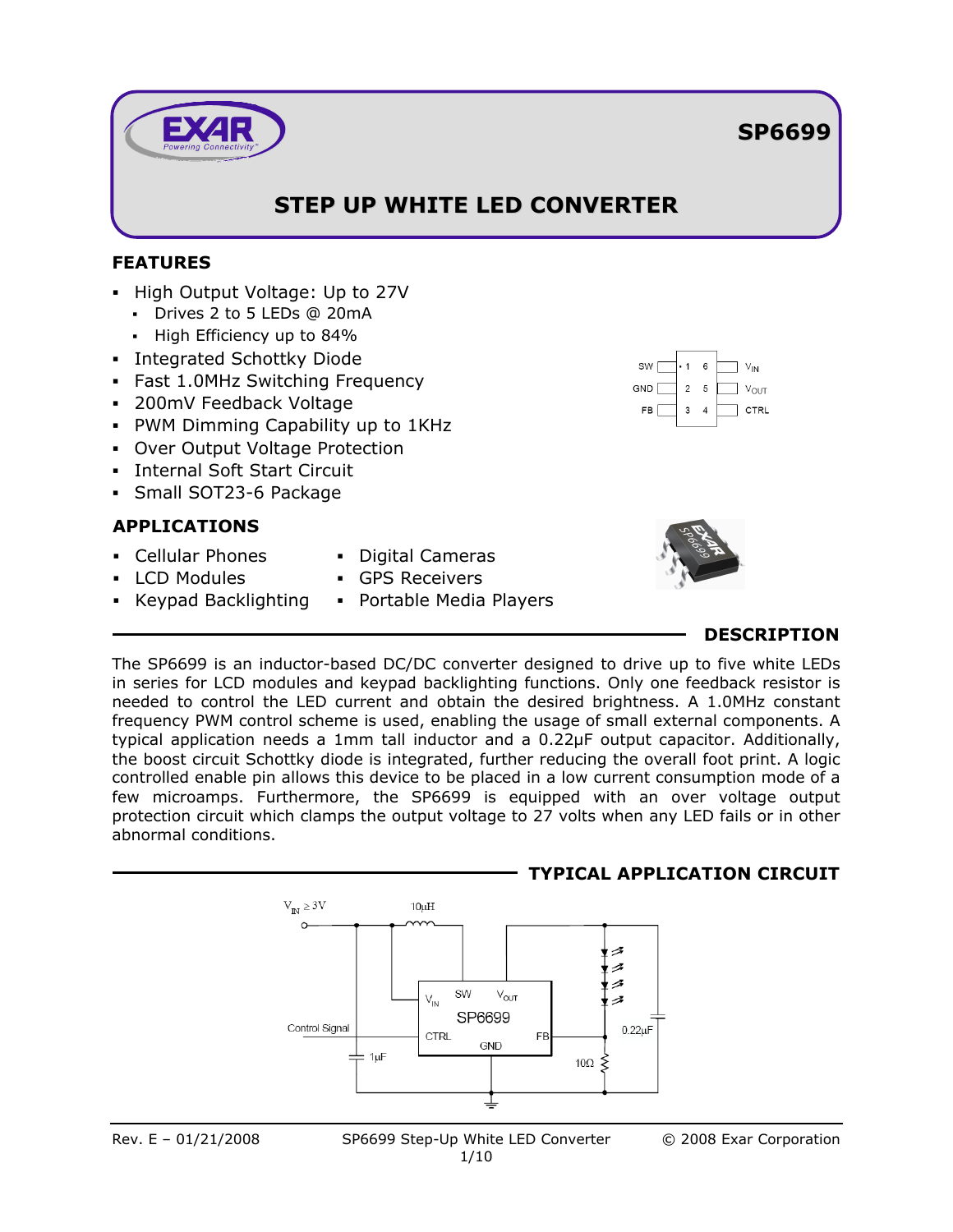



**PIN DESCRIPTION**

**SOT23-6** 





| <b>Pin Number</b> | <b>Name</b> | <b>Description</b>                                                                                                                              |  |  |  |
|-------------------|-------------|-------------------------------------------------------------------------------------------------------------------------------------------------|--|--|--|
|                   | <b>SW</b>   | Switch pin. Connect external inductor                                                                                                           |  |  |  |
|                   | GND         | Ground signal pin                                                                                                                               |  |  |  |
|                   | FB.         | Voltage Feedback. Reference voltage is 200mV                                                                                                    |  |  |  |
| 4                 | <b>CTRL</b> | Shutdown and dimming pin.<br>$V_{CTRI}$ > 1.8V: Device Enabled<br>50mV< $V_{CTRL}$ < 1.8V: Linear dimming<br>$V_{CTRI}$ < 50mV: Device Disabled |  |  |  |
|                   | <b>VOUT</b> | Output Pin. Connected to the cathode of the internal Schottky diode                                                                             |  |  |  |
| 6                 | VIN         | Input supply pin. Must be locally bypassed                                                                                                      |  |  |  |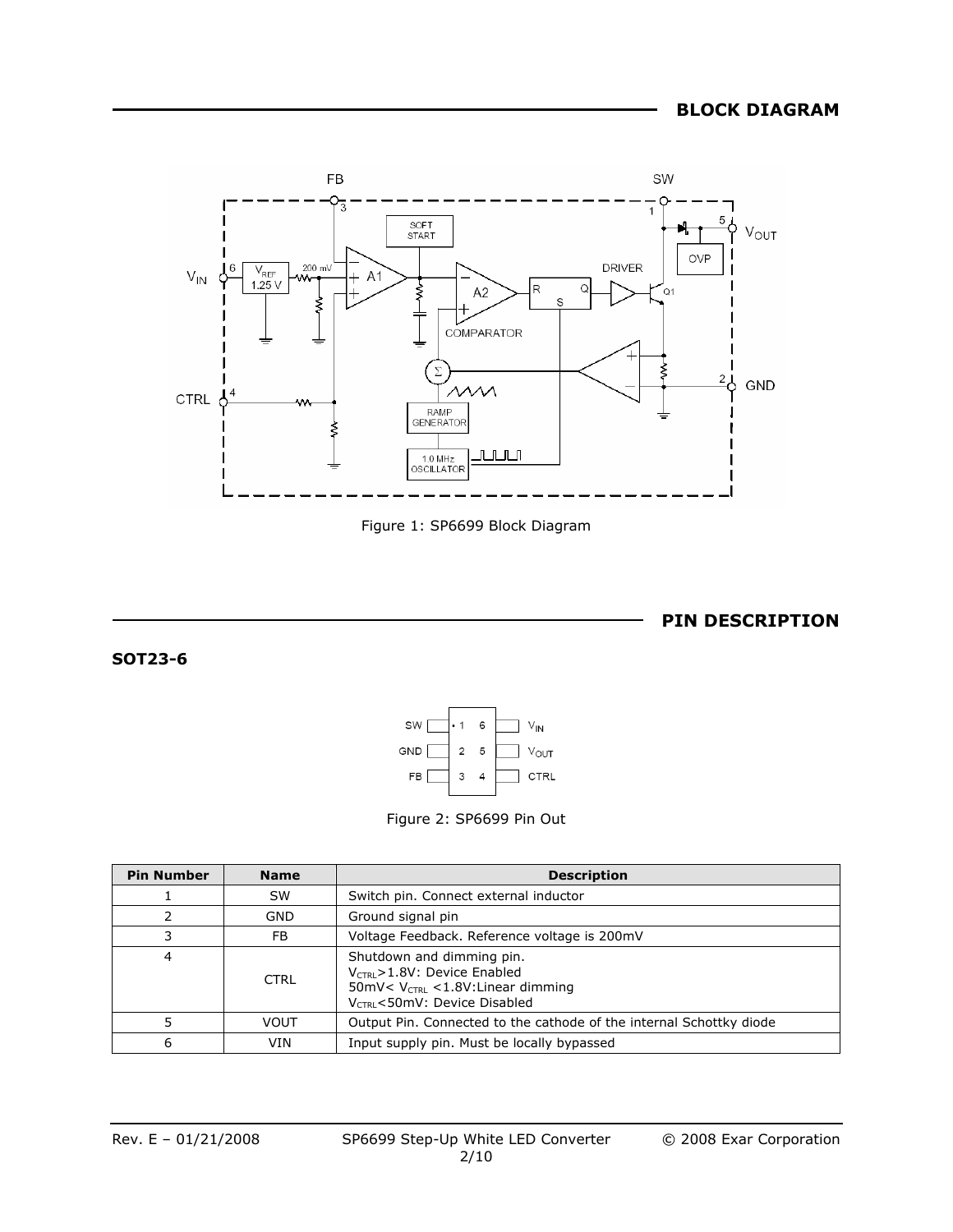### **ELECTRICAL CHARACTERISTICS**

#### **Absolute Maximum Ratings**

These are stress ratings only and functional operation is not implied. Exposure to absolute maximum ratings for prolonged time periods may affect device reliability. All voltages are with respect to ground.

| Thermal Resistance (junction to Atm.) |  |
|---------------------------------------|--|
|                                       |  |

| Operating Junction Temperature 150°C                 |  |
|------------------------------------------------------|--|
| Storage Temp. Range $T_{STG}$ -65°C to 150°C         |  |
| Lead Temperature (sold. 10s) T <sub>LEAD</sub> 260°C |  |
| ESD Ratings - Human Body Model  2000V                |  |
| ESD Ratings - Machine Model 250V                     |  |

#### **Recommended Operating Conditions**

| Operating Temperature $T_{OP}$ -40°C to 85 °C CTRL Vo |  |
|-------------------------------------------------------|--|
|                                                       |  |

|--|--|--|

| $V_{IN}$ =3V, V <sub>CTRL</sub> =3V, T <sub>A</sub> =25°C, unless otherwise specified. |  |
|----------------------------------------------------------------------------------------|--|
|----------------------------------------------------------------------------------------|--|

| <b>Parameter</b>                             | <b>Symbol</b>     | <b>Conditions</b>                                                          | Min | Typ.                                | <b>Max</b> | <b>Unit</b>   |
|----------------------------------------------|-------------------|----------------------------------------------------------------------------|-----|-------------------------------------|------------|---------------|
| Minimum Operating Voltage                    | $V_{IN}(min)$     |                                                                            | 2.5 |                                     |            | $\vee$        |
| Maximum Operating Voltage                    | $V_{IN}(max)$     |                                                                            |     |                                     | 16         | $\vee$        |
| Feedback Voltage                             | $V_{FB}$          | $I_{OUT}$ =20mA, 4 LEDs<br>$T_A = -40$ <sup>o</sup> C to 85 <sup>o</sup> C | 188 | 200                                 | 212        | mV            |
| FB Pin Bias Current                          | $I_{FR}$          |                                                                            |     | 35                                  | 100        | nA            |
| Supply Current                               | $\rm I_{CC}$      | $V_{FB} = V_{IN}$ , not switching                                          | 1.3 | 2.0                                 | 2.7        | mA            |
| Supply Current                               | $I_{\mathrm{Q}}$  | $V_{CTRL} = 0V$                                                            | 2.0 | 3.2                                 | 5.0        | μA            |
| Switching Frequency                          | f                 |                                                                            | 0.7 | 1.0                                 | 1.3        | <b>MHz</b>    |
| Maximum Duty Cycle                           | $D_{MAX}$         |                                                                            | 90  | 93                                  |            | $\frac{0}{0}$ |
| Switch Current Limit                         |                   | $T_A = 25^{\circ}C$ , D=40%                                                |     | 500                                 |            | mA            |
| (Note 1)                                     | $I_{LIMIT}$       | $T_A = 25^{\circ}C$ , D=80%                                                |     | 350                                 |            | mA            |
| Switch V <sub>CE</sub> Saturation<br>Voltage | <b>VCESAT</b>     | $ISW=250mA$                                                                |     | 360                                 |            | mV            |
| Switch Leakage Current                       |                   | $Vsw=5V$                                                                   |     | 0.01                                | 5          | μA            |
| <b>CTRL Pin Voltage</b>                      |                   | High                                                                       | 1.8 | 55<br>50<br>75<br>0.7<br>0.1<br>300 |            | $\vee$        |
|                                              | $V_{\text{CTRL}}$ | Low                                                                        |     |                                     | 0.05       | $\vee$        |
|                                              |                   |                                                                            | 40  |                                     | 72         | μA            |
| <b>CTRL Pin Bias Current</b>                 | $I_{CTRL}$        | $T_A = 85$ <sup>o</sup> C                                                  |     |                                     |            | μA            |
|                                              |                   | $T_{\text{A}} = -40^{\circ}C$                                              |     |                                     |            | μA            |
| Schottky Forward Drop                        | $V_{DROP}$        | $ID=150mA$                                                                 |     |                                     |            | $\vee$        |
|                                              |                   | $V_R = 23V$                                                                |     |                                     | 4          | μA            |
| Schottky Leakage Current<br>$V_R = 27V$      |                   |                                                                            |     |                                     | 150        | μA            |
| Soft Start Time                              | t                 |                                                                            |     |                                     |            | μs            |

Note 1: The Switch Current Limit is related to the Duty Cycle. Please refer to figure 15 for details.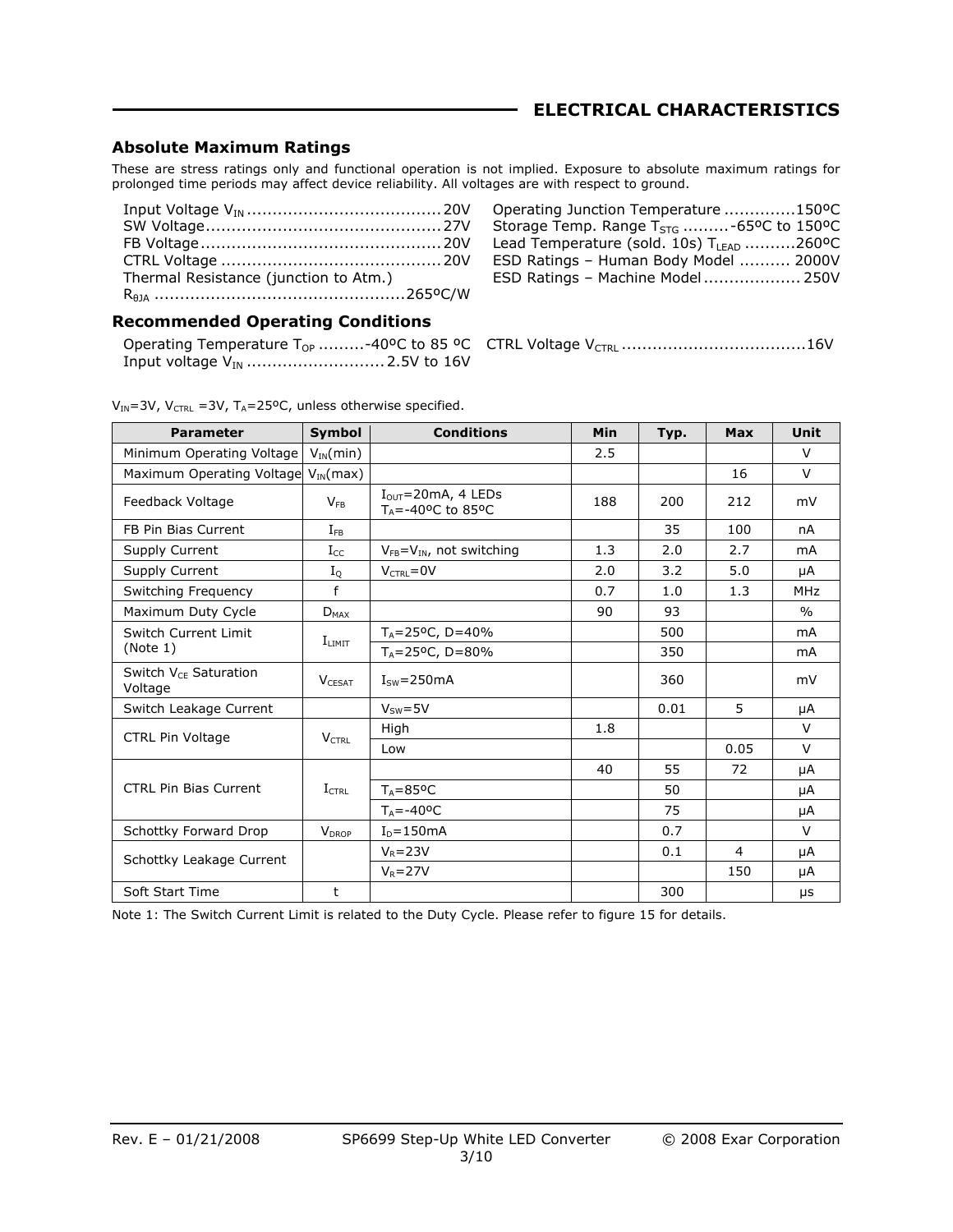## **ELECTRICAL CHARACTERISTICS**

#### **Typical Characteristics**

V<sub>IN</sub>=3.6V, EN=V<sub>IN</sub>, R<sub>SET</sub>=24kΩ, C<sub>IN</sub>=1µF, T<sub>A</sub>=25°C, unless otherwise noted.



Fig. 3. Efficiency vs Junction Temperature Fig. 4. Efficiency vs Input Voltage





Fig. 7. Shutdown Quiescent Current

8

 $10$ 

Input Voltage (V)

 $12$ 

 $14$ 

 $\frac{1}{16}$ 



Fig. 5. Efficiency vs LED Number Fig. 6. Schottky Forward Current vs Schottky Forward Drop



ididiown Quiescent Current<br>
Fig. 8. Supply Current vs Input Voltage<br>
vs Input Voltage

 $3<sup>0</sup>$  $\overline{a}$ 

 $20$ 

 $15$ 

 $\overline{10}$ 

Quiescent Current (uA)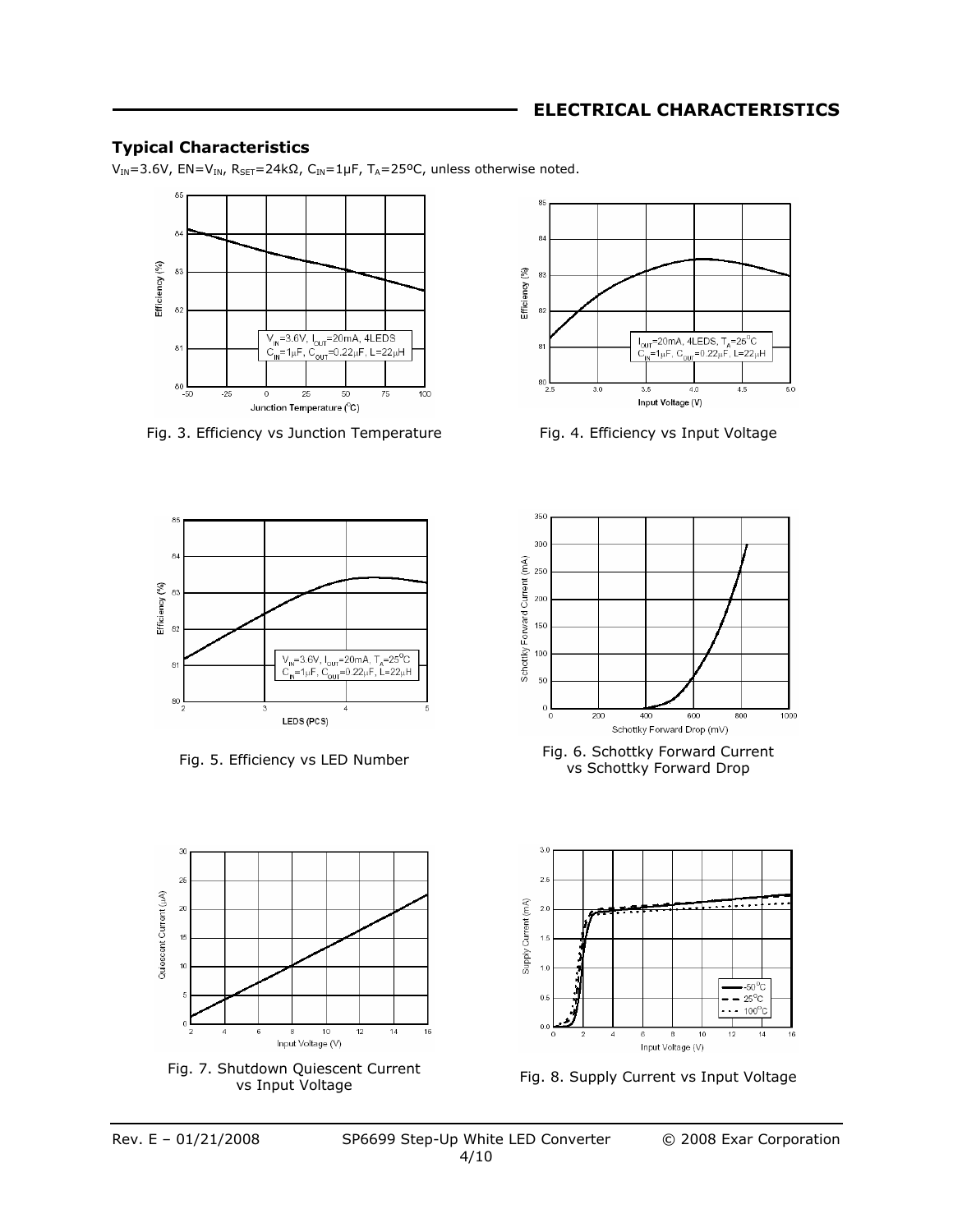



Fig. 11. Switching Frequency







Fig. 9. Output Clamp Voltage vs Input Voltage Fig. 10. Input Current in Output Open Circuit vs Input Voltage



y. 11. Switching Frequency<br>vs Junction Temperature Fig. 12. Feedback Voltage vs Junction Temperature



Fig. 14. Schottky Leakage Current vs Junction Temperature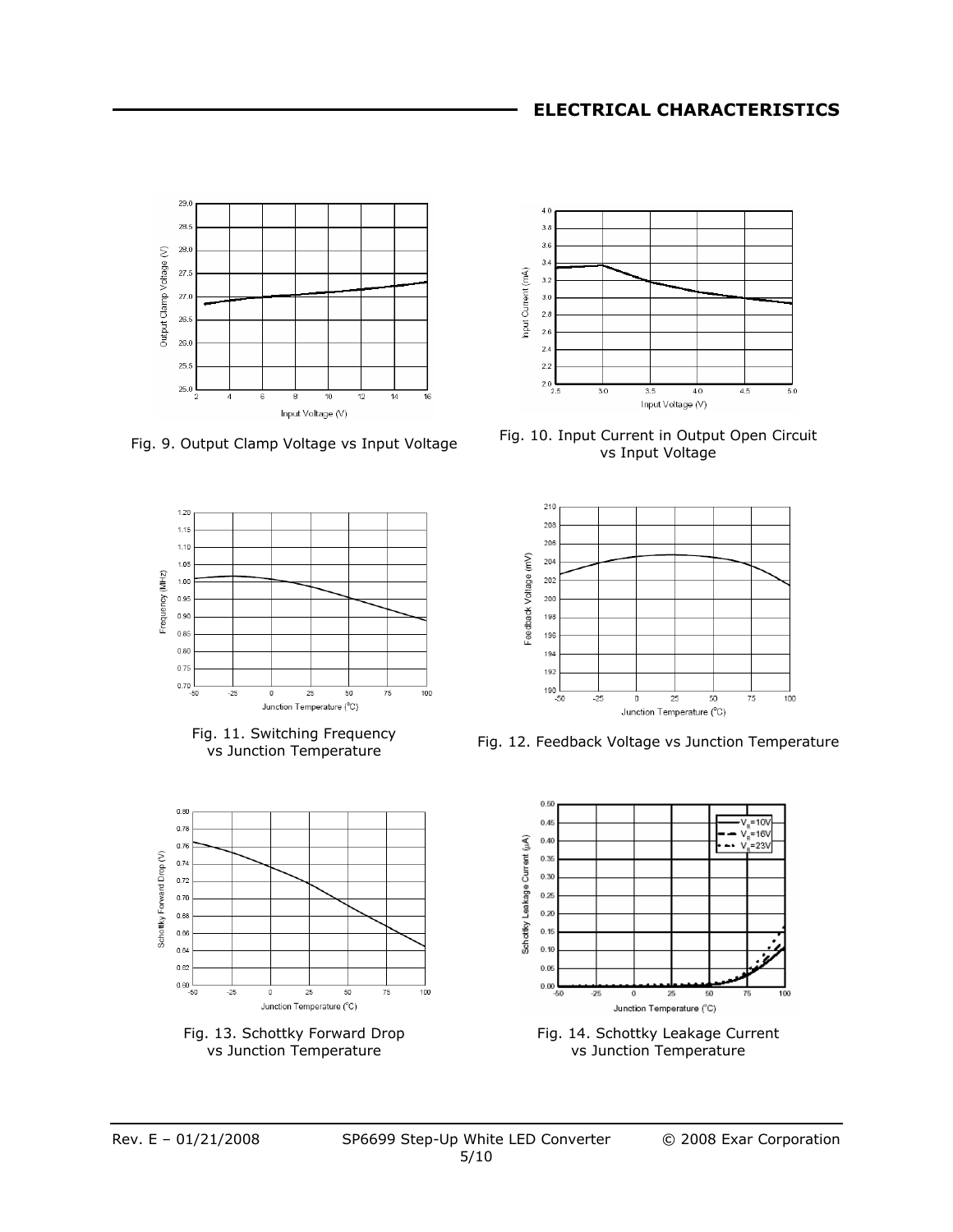## **ELECTRICAL CHARACTERISTICS**









Fig. 17. Feedback Voltage vs CTRL Pin Voltage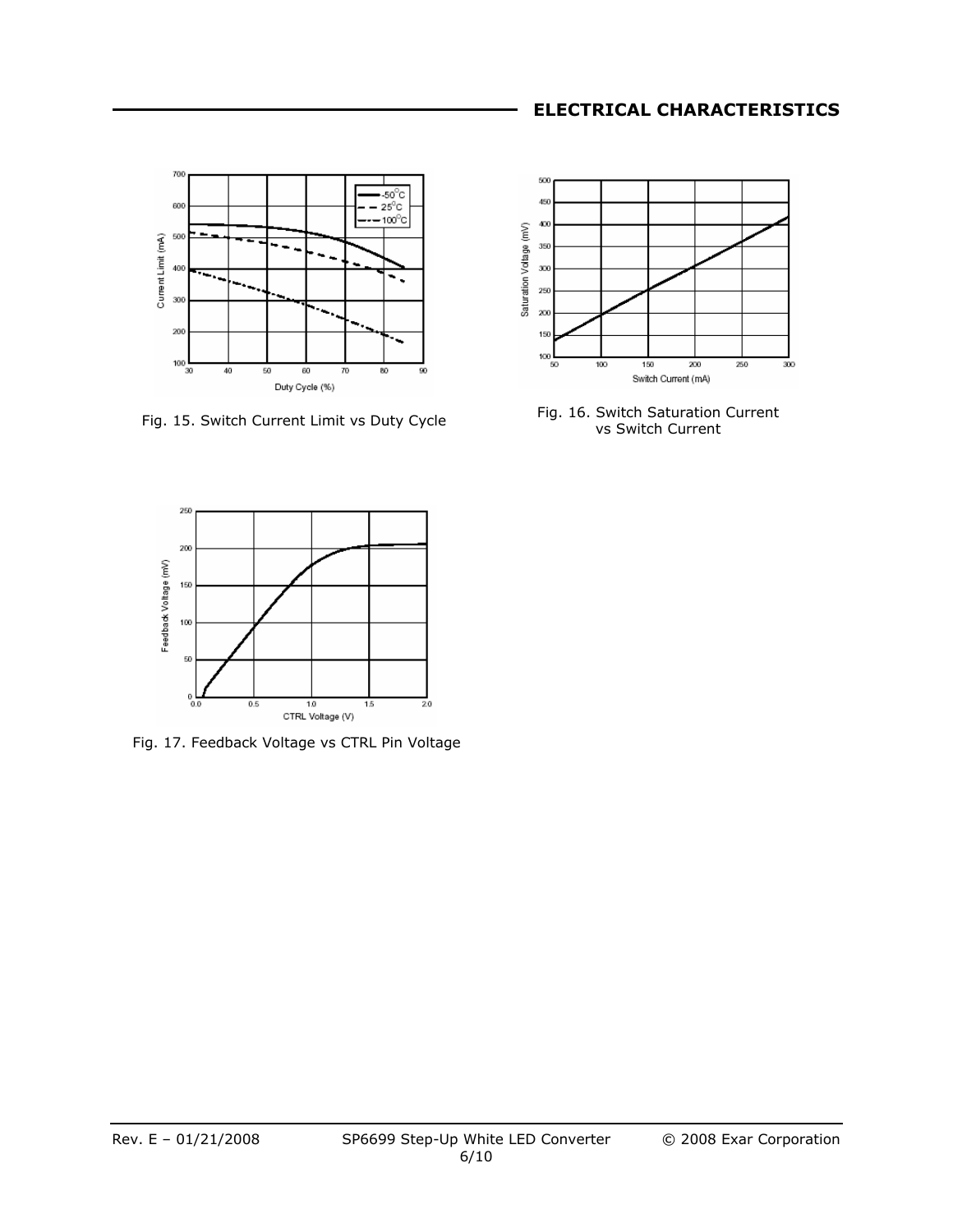#### **Detailed Description**

The SP6699 is a boost DC-DC converter which uses a constant frequency, current mode control scheme to provide excellent line and load regulation. Operation can be best understood by referring to the Figure 1. At the start of each oscillator cycle, the SR latch is set and the switch Q1 turns on. The switch current will increase linearly. The voltage on sense resistor is proportional to the switch current. The output of the current sense amplifier is added to a stabilizing ramp and the result is fed into the non-inversion input of the PWM comparator A2. When this voltage exceeds the output voltage level of the error amplifier A1, the SR latch is reset and the switch is turned off. It is clear that the voltage level at non-inversion input of A2 sets the peak current level to keep the output in regulation. This voltage level is the output signal of error amplifier A1, and is the amplified signal of the voltage difference between feedback voltage and reference voltage of 200mV. So, a constant output current can be provided by this operation mode.



Fig. 18: R1 Selection Typical Application Circuit

## **LED Current Control**

Refer to Figure 18, the LED current is controlled by the feedback resistor R1. LEDs' current accuracy is determined by the regulator's feedback threshold accuracy and is independent of the LED's forward voltage variation. So the precise resistors are preferred. The resistance of R1 is in inverse proportion to the LED current since the feedback reference is fixed at 200mV.

The relation for  $R_1$  and LED current can be expressed as below:

#### $R_1 = 200$ mV/I<sub>LED</sub>

#### **Over Voltage Protection**

The SP6699 has an internal open-circuit protection circuit. When the LEDs are disconnected from the circuit or fail open, the output voltage is clamped at 27V. The SP6699 will switch at a low frequency, and minimize input current.

### **Soft Start**

The SP6699 has an internal soft start circuit to limit the inrush current during startup. The startup delay is controlled by internal soft start capacitor. Please refer to Figure 19.



Fig. 19: Soft Start Waveform  $V_{IN}$ =3.6V, 4 LEDs,  $I_{LED}$ =20mA

## **Dimming Control**

Two typical types of dimming control circuit are present. First, controlling the CTRL Pin voltage to change operation state is a good choice. Second, changing the feedback voltage to get appropriate duty and luminous intensity is also useful.

*1. Adding a Control Signal to CTRL Pin*  There are three methods to control CTRL pin signal.

First, adding a PWM Signal to the CTRL pin directly. The SP6699 is turned on or off by the PWM signal when it is applied on the CTRL pin. The typical frequency of this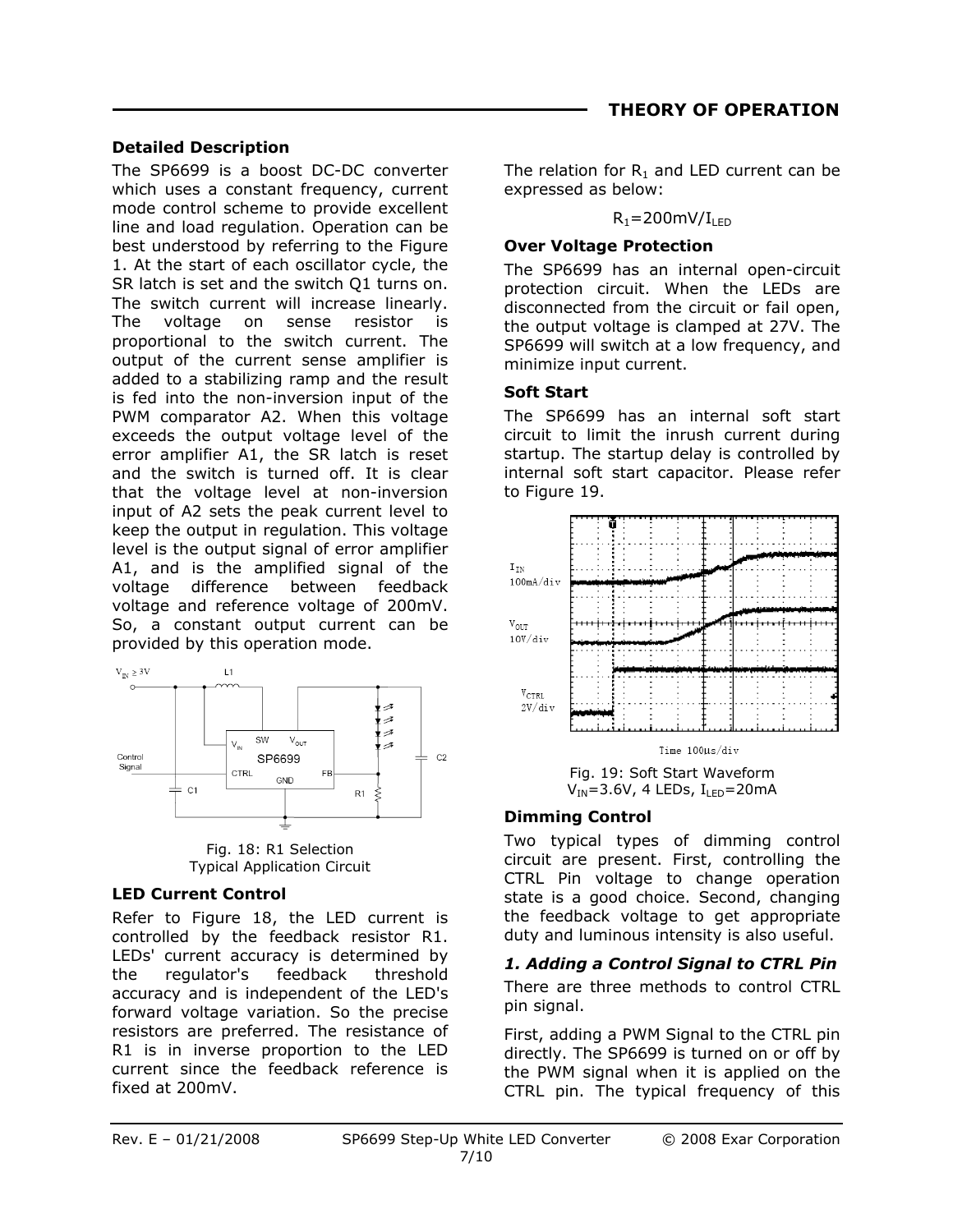#### **THEORY OF OPERATION**

PWM signal is 200Hz to 1KHz. Please refer to figure 20.



Fig. 20: Dimming Control Using a PWM Signal on CTRL Pin

Secondly, adding a constant DC voltage through a resistor divider to CTRL pin can control the dimming. The FB voltage is indirectly adjusted when the CTRL pin voltage is between 50mV to 1.8V, which can be used as dimming control. Please refer Figure 21.



Fig. 21: Dimming Control Using a DC Voltage on CTRL Pin

Thirdly, using a filtered PWM signal added to the CTRL pin can achieve dimming control. The filtered PWM signal can be considered as an adjustable DC voltage. It will change the FB voltage indirectly and achieve dimming control. The circuit is shown in Figure 22.



Fig. 22: Dimming Control Using a Filtered PWM Signal Voltage on CTRL Pin

#### *2. Changing the Effective Feedback Voltage*

There are three methods to change the effective feedback voltage.

First, adding a constant DC voltage through a resistor divider to FB pin can control the dimming. Changing the DC voltage or resistor between the FB Pin and the DC voltage can get appropriate luminous intensity. Comparing with all kinds of PWM signal control, this method features a stable output voltage and LEDs current. Please refer Figure 23.



Fig. 23: Dimming Control Using a DC Voltage

Second, using a filtered PWM signal can do it. The filtered PWM signal can be considered as a varying and adjustable DC voltage.



Fig. 24: Dimming Control Using a Filtered PWM Voltage

Third, using a logic signal to change the feedback voltage. For example, the FB pin is connected to the GND through a MOSFET and a resistor. And this MOSFET is controlled by a logic signal. The luminous intensity of LEDs will be changed when the MOSFET turns on or off.



Fig. 25: Dimming Control Using Logic Signal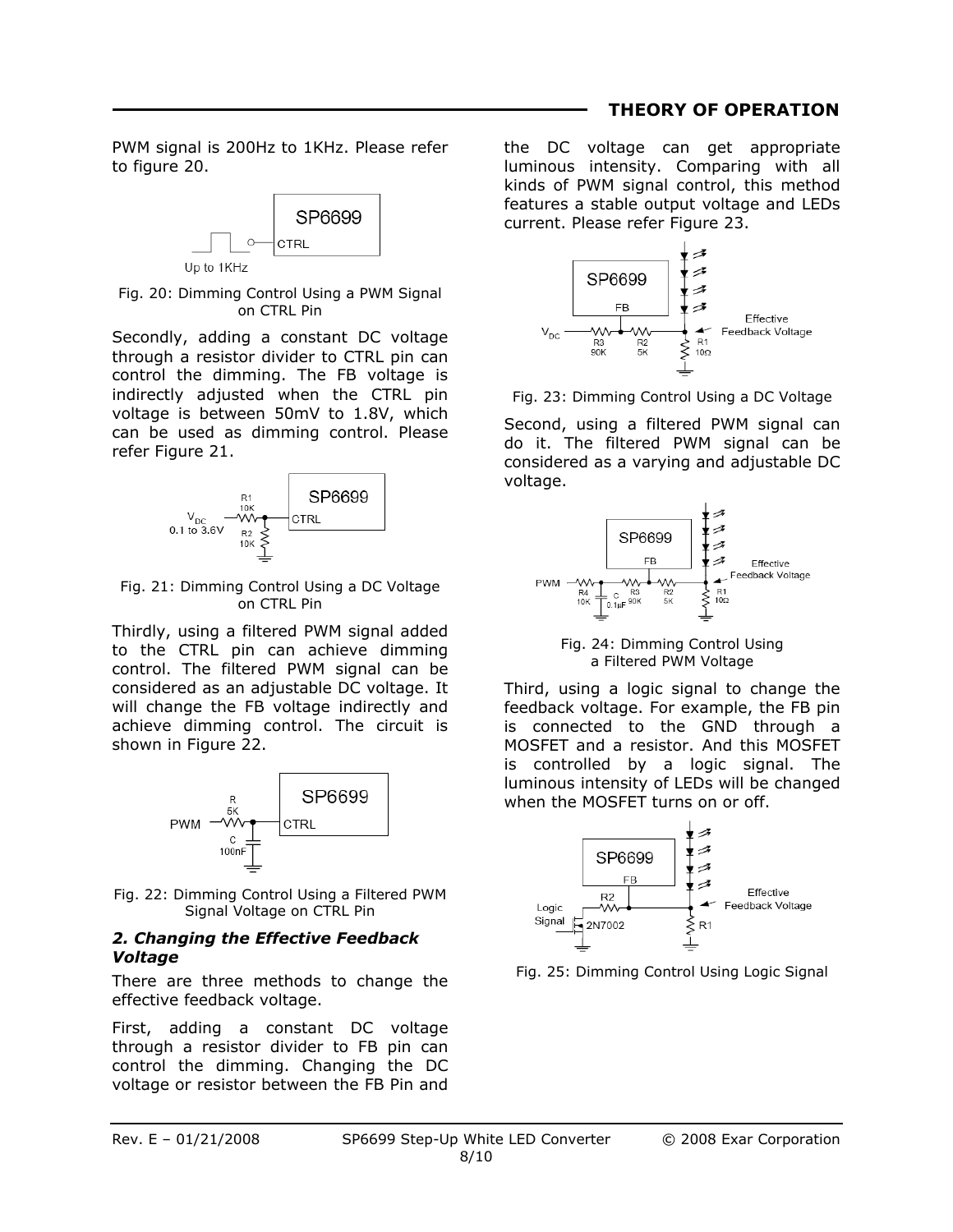#### **Four White LED Driver**



C: X5R or X7R Dielectric

L: SUMIDA CDRH5D28R-100NC or Equivalent

For use over the full operating temperature range

#### **Five White LED Driver**



C: X5R or X7R Dielectric L: SUMIDA CDRH5D28R-220NC or Equivalent For use over the full operating temperature range